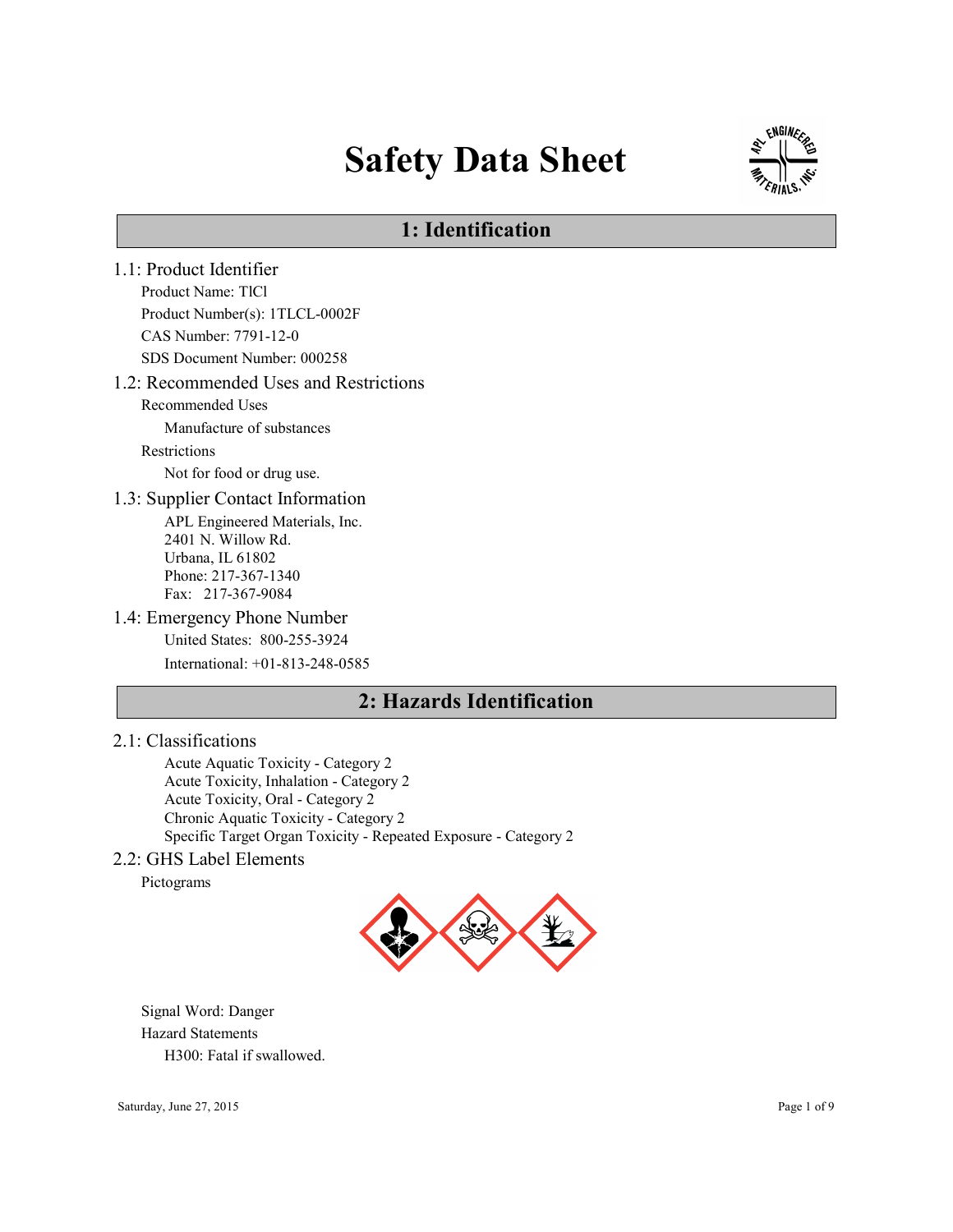H330: Fatal if inhaled.

H373: May cause damage to [1! (Specify organs){internal organs;liver;kidneys}] through prolonged or repeated exposure.

H401: Toxic to aquatic life.

H411: Toxic to aquatic life with long lasting effects.

Precautionary Statements

P260: Do not breathe dust. P264: Wash hands thoroughly after handling. P270: Do not eat, drink or smoke when using this product. P271: Use only outdoors or in a well-ventilated area. P273: Avoid release to the environment. P284: Wear respiratory protection. P301 + P310: IF SWALLOWED: Immediately call a POISON CENTER or doctor/physician. P304 + P340: IF INHALED: Remove victim to fresh air and keep at rest in a position comfortable for breathing. P320: Specific treatment is urgent. Call a physician or poison control center. P330: Rinse mouth. P391: Collect spillage. P403 + P233: Store in a well-ventilated place. Keep container tightly closed. P405: Store locked up. P501: Dispose of contents/container to licensed disposal facility. 2.3: Hazards Not Otherwise Classified or Not Covered by GHS

None.

2.4: Amount(s) of substances with unknown toxicity

#### None

| 3: Composition/Information on Ingredients                                        |                          |             |                                             |        |           |
|----------------------------------------------------------------------------------|--------------------------|-------------|---------------------------------------------|--------|-----------|
| $3.1:$ Ingredient<br><b>TICI</b>                                                 | .Weight% .Formula<br>100 | <b>TICI</b> | .CAS Number .Mol Wt .EC Number<br>7791-12-0 | 239.84 | 232-241-4 |
| 3.2: Other Hazardous components<br>none                                          |                          |             |                                             |        |           |
| 3.3: Trade Secret Disclaimer<br>none                                             |                          |             |                                             |        |           |
| 3.4: Synonyms<br>Thallium (I) Chloride<br>thallium chloride<br>thallous chloride |                          |             |                                             |        |           |
| <b>4: First Aid Measures</b>                                                     |                          |             |                                             |        |           |

## 4.1: First Aid

General

Consult with physician and provide this Safety Data Sheet

Remove person from area of exposure and remove any contaminated clothing

In contact with eyes

Flush eyes with plenty of water for at least 15 minutes, occasionally lifting the upper and lower eyelids.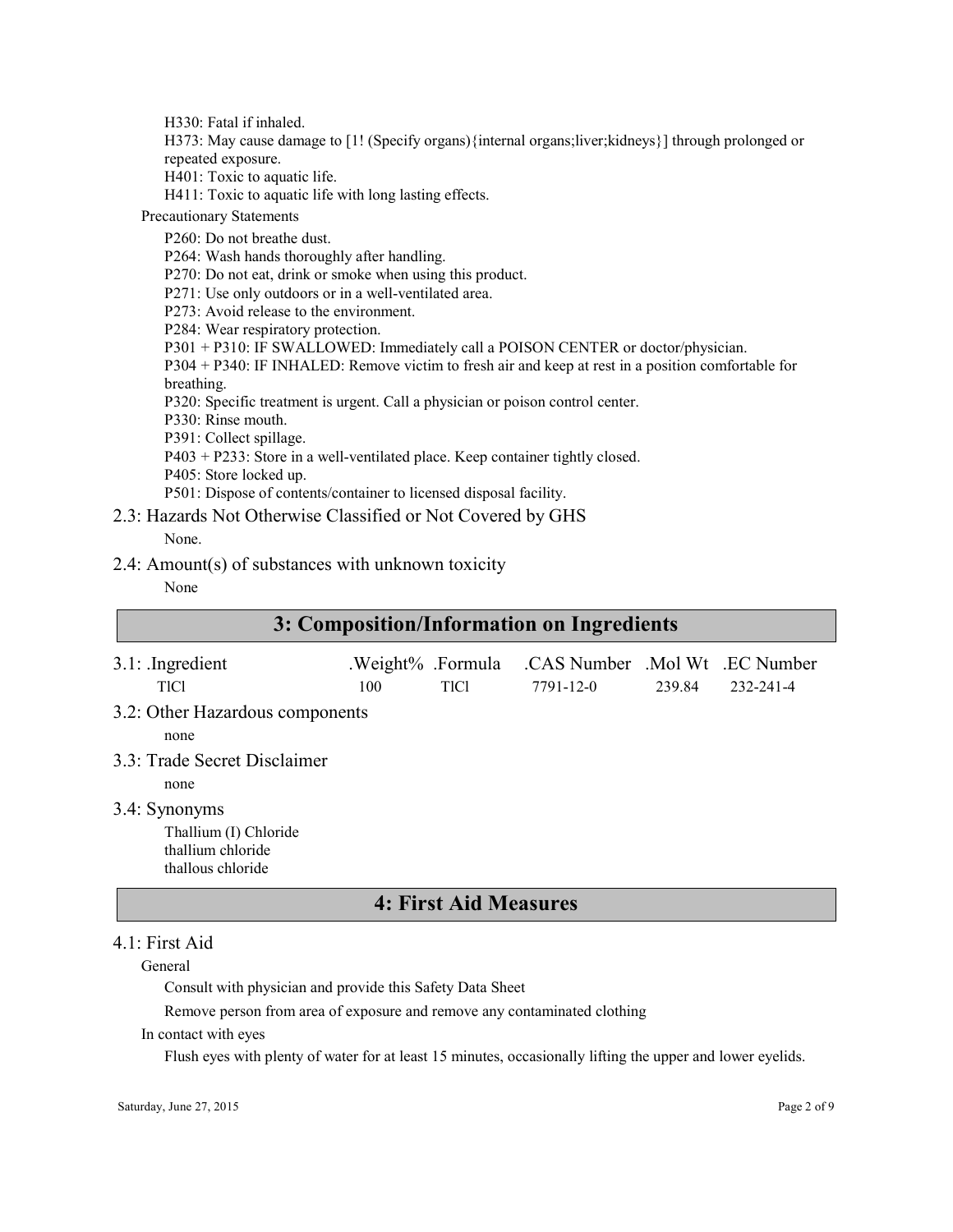Seek medical attention if irritation develops or persists

In contact with skin

Wash thoroughly with soap and plenty of water. Remove all contaminated clothing for proper laundering. Seek medical attention if irritation develops or persists.

If swallowed

If conscious and alert, rinse mouth and drink 2-4 cupfuls of water. Never give anything by mouth to an unconscious person. Do NOT induce vomiting. Get medical aid.

If inhaled

Remove from exposure to fresh air immediately. If breathing is difficult, give oxygen. Get medical aid. If breathing has ceased apply artificial respiration using oxygen and a suitable mechanical device such as a bag and a mask.

#### 4.2: Most important symptoms and effects; acute and delayed

Fatal if swallowed

Stomach irregularities based on human evidence.

May cause damage to organs through repeated or prolonged exposure.

Fatal if inhaled

## 4.3: Indication of any immediate medical attention and special treatment needed

If inhaled : Immediately call a POISON CENTER or doctor/ physician.

If swallowed: Immediately call a POISON CENTER or doctor/ physician.

# 5: Fire Fighting Measures

- 5.1: Fire extinguishing media
	- carbon dioxide water or alcohol-resistant foam dry chemical
- 5.2: Specific hazards arising from the substance or mixture hydrochloric acid and hydrochloric acid fumes

thallium oxides

5.3: Special protective equipment and precautions for firefighters.

Wear self contained breathing apparatus for fire fighting if necessary

# 6: Accidental Release Measures

6.1: Personal precautions, protective equipment, and emergency procedures.

Avoid breathing dust.

Use personal protective equipment.

For personal protection see section 8.

Avoid dust formation.

Ensure adequate ventilation.

Evacuate personnel to safe areas.

6.2: Methods and materials for containment and cleaning up.

Sweep up and shovel.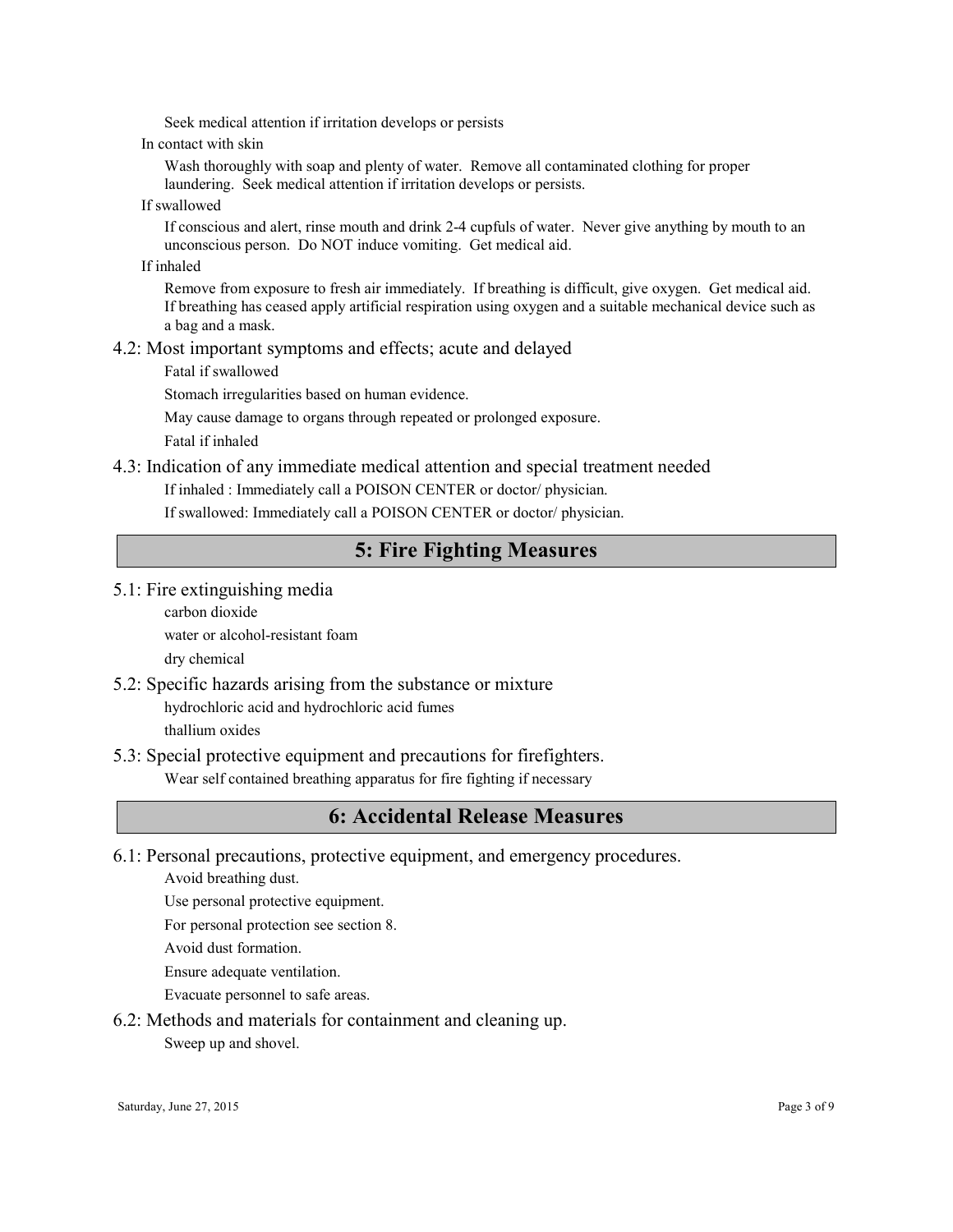Keep in suitable, closed containers for disposal.

#### 6.3: Environmental precautions

Do not let product enter drains.

### 6.4: Disposal

Dispose of in accordance with local regulations. See section 13.

# 7: Handling and Storage

#### 7.1: Precautions for safe handling

Avoid formation of dust and aerosols.

Provide appropriate exhaust ventilation at places where dust is formed.

Avoid contact with skin and eyes.

See precautionary statements in section 2.2.

#### 7.2: Conditions for safe storage

Store in a dry and well-ventilated place.

Store under inert gas.

Keep container tightly closed.

Store away from moisture.

#### 7.3: Incompatibilities

strong oxidizing agents

halogens

alkali metals

# 8: Exposure Controls/Personal Protection

## 8.1: Control parameters

OSHA permissible exposure limit (PEL)

0.1 mg/m3 (as Tl)

```
ACGIH threshold limit value (TLV)
```
0.02 mg/m3 (as Tl)

NIOSH recommended exposure limit (REL)

0.1 mg/m3 (as Tl)

# 8.2: Engineering controls

Facilities storing or utilizing this material should be equipped with an eyewash facility and a safety shower Use adequate ventilation to keep airborne concentrations low

## 8.3: Personal protective equipment

Eyes

Wear appropriate protective eyeglasses or chemical safety goggles as described by OSHA's eye and face protection regulations in 29 CFR 1910.133 or European Standard EN166

Skin

Wear appropriate, chemical-resistant protective gloves to prevent skin exposure.

#### Clothing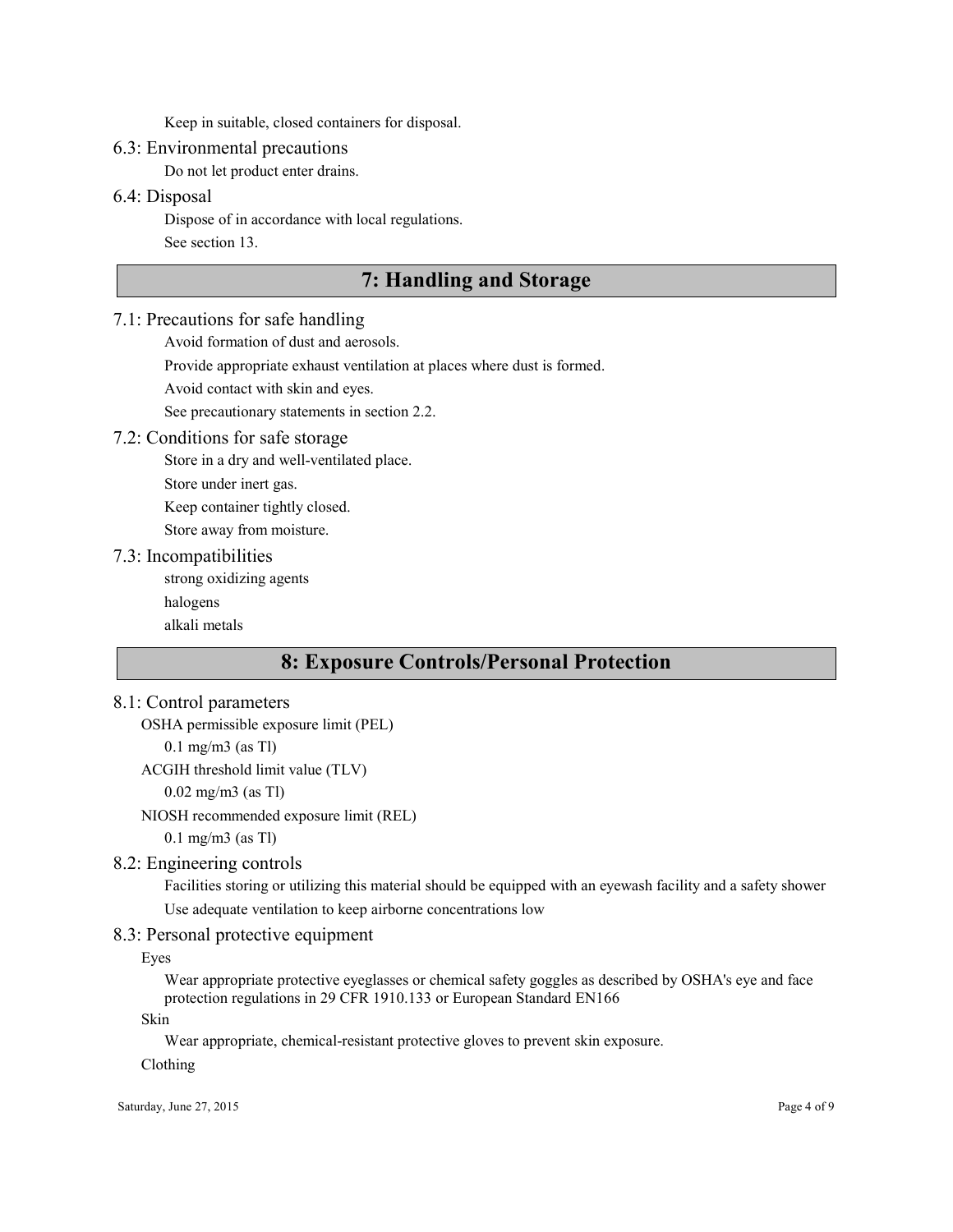Wear appropriate protective clothing to prevent skin exposure

Respirator

Follow the OSHA respirator regulations found in 29CFR 1910.134 or European Standard EN 149. Always use a NIOSH or European Standard EN 149 approved respirator when necessary

# 9: Physical and Chemical Properties

9.a: Appearance

State: Solid Form: powder or spheres Color: White

9.b: Odor: no data available

- 9.c: Odor threshold: no data available
- 9.d: pH: no data available
- 9.e: Melting point / freezing point: 430 °C (806 °F)
- 9.f: Initial boiling point and range: no data available
- 9.g: Flashpoint: no data available
- 9.h: Evaporation rate: no data available
- 9.i: Flammability (solid, gas): no data available
- 9.j: Upper/lower flammability or explosive limits: no data available
- 9.k: Vapor pressure: 13 hPa (10 mmHg) at 517 °C (963 °F)
- 9.l: Vapor density: no data available
- 9.m: Relative density: 7 g/cm3 at 25 °C (77 °F)
- 9.n: Water Solubility: sl. Soluble
- 9.o: Partition coefficient: n-octanol/water: no data available
- 9.p: Auto-ignition temperature: no data available
- 9.q: Decomposition temperature: no data available
- 9.r: Viscosity: no data available

# 10: Stability and Reactivity

10.1: Reactivity

no data available

10.2: Chemical stability

Stable under recommended storage conditions.

- 10.3: Possibility of hazardous reactions no data available
- 10.4: Conditions to avoid

exposure to water

10.5: Incompatible materials See section 7.3.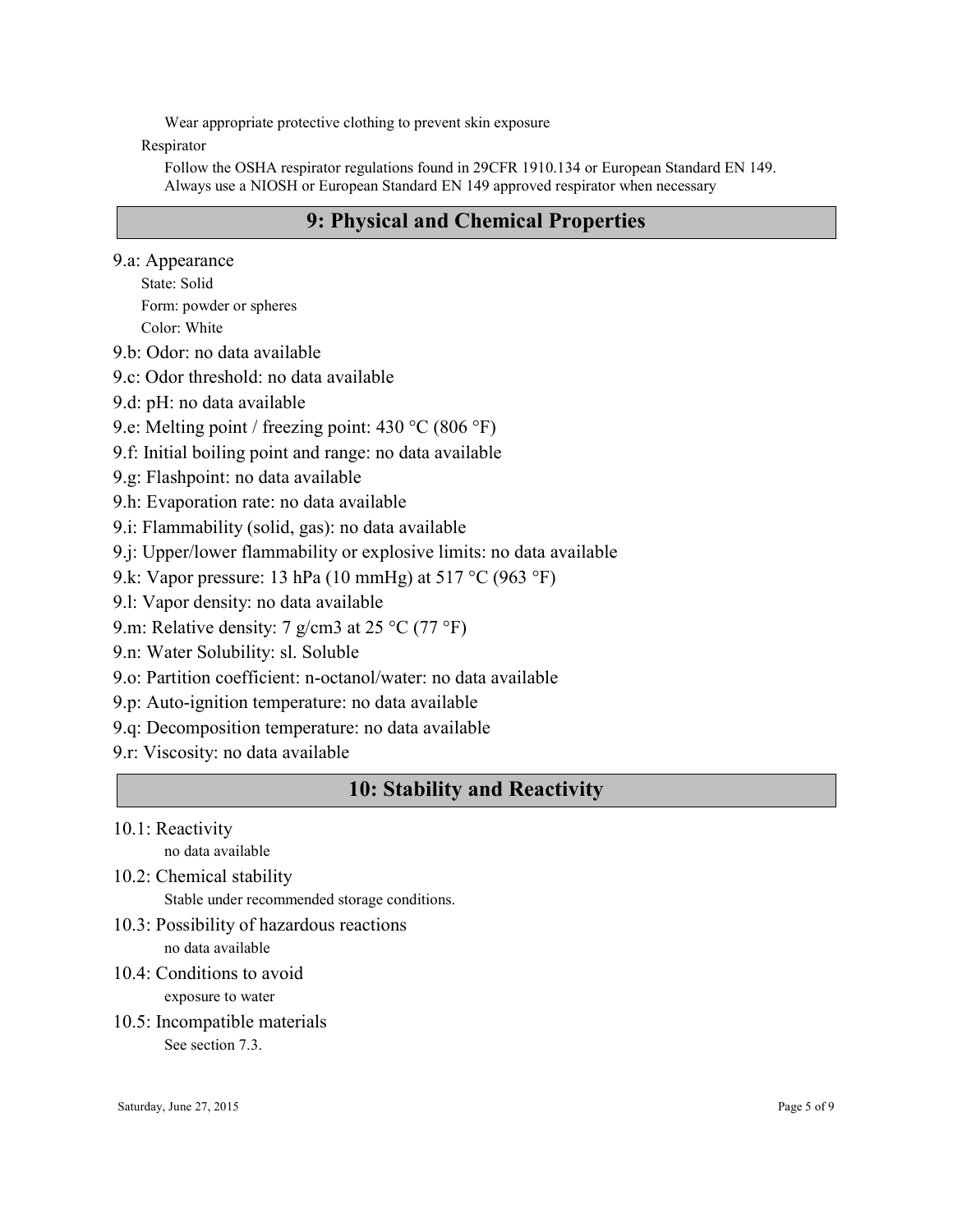#### 10.6: Hazardous decomposition products

Other decomposition products - no data available In the event of fire: see section 5.2

# 11: Toxicological Information

11.1: Toxicity data Acute toxicity - Oral LD50 Oral - mouse - 24 mg/kg. Acute toxicity - Dermal no data available Acute toxicity - Inhalation No data available. Skin corrosion/irritation no data available Eye damage/irritation No data available. Respiratory irritation No data available. Germ cell mutagenicity Tests showed mutagenic effects. Reproductive toxicity Evidence of fetal development abnormalities Specific organ toxicity - single exposure No data available. Specific organ toxicity - repeated exposure Orally may cause damage to the blood through repeated or prolonged exposure. Aspiration hazard No data available. Additional information RTECS: XG4200000 ACGIH carcinogenicity The ACGIH has not identified any component of this product present at levels greater than or equal to 0.1% as a probable, possible or confirmed human carcinogen. IARC carcinogenicity The IARC has not identified any component of this product present at levels greater than or equal to 0.1% as a probable, possible or confirmed human carcinogen. NTP carcinogenicity The NTP has not identified any component of this product present at levels greater than or equal to 0.1% as a probable, possible or confirmed human carcinogen. OSHA carcinogenicity OSHA has not identified any component of this product present at levels greater than or equal to 0.1% as a probable, possible or confirmed human carcinogen.

#### 11.2: Routes of exposure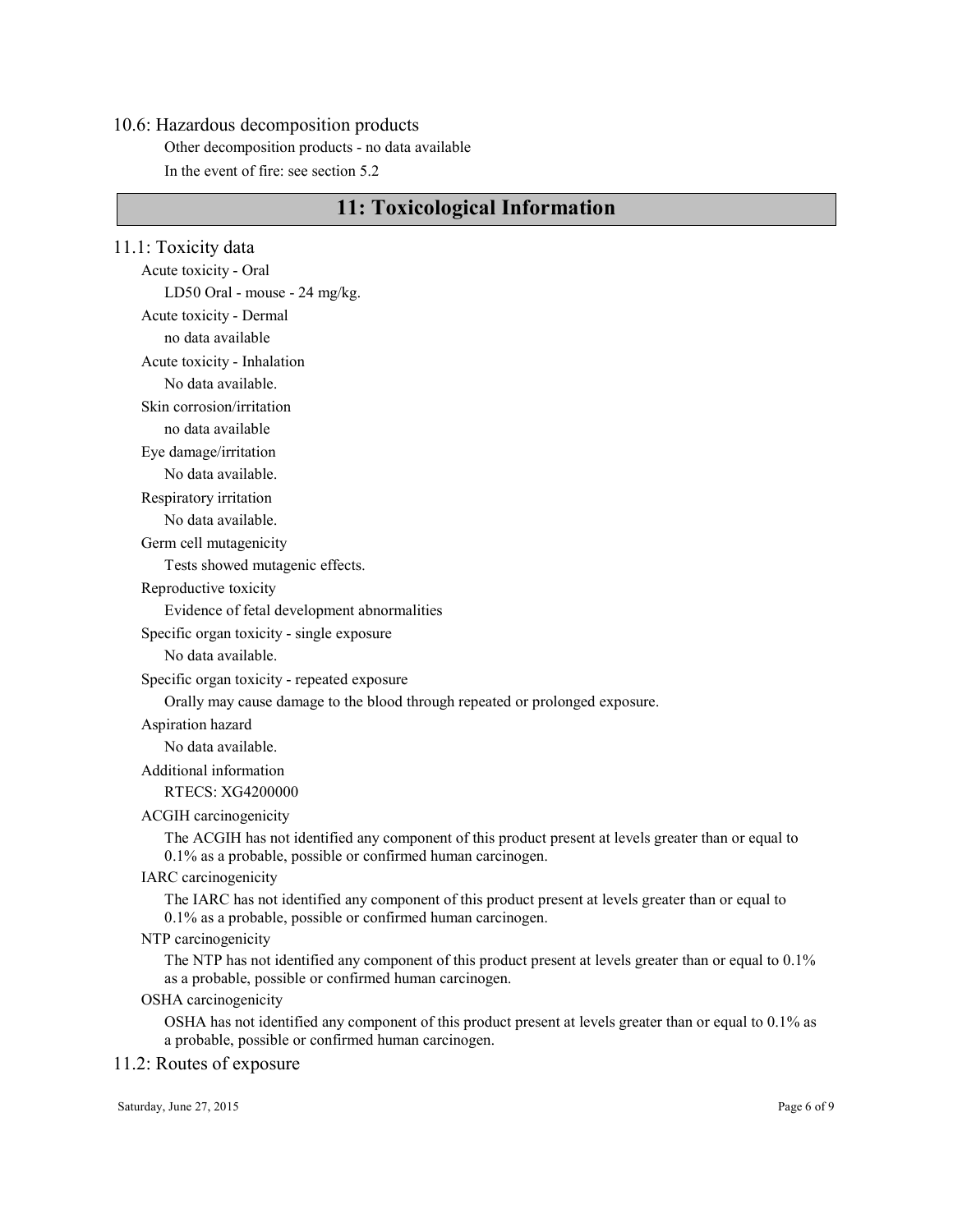skin oral eyes

11.3: Symptoms of exposure

See section 4.2

## 11.4: Delayed and immediate effects of esposure

To the best of our knowledge the toxicological properties have not been thoroughly investigated.

The most characteristic symptom of thallium exposure is alopecia (loss of hair). Cutaneous effects may include dry, scaly skin and impairment of nail growth often resulting in the appearance of crescent-shaped strips across fingernails and toenails (Mees' line). Acute poisoning also can affect the gastrointestinal tract, nervous system, skin, eyes, and cardiovascular system resulting in swelling of the feet and legs, arthralgia, vomiting, insomnia, hyperesthesia and paresthesia of the hands and feet, mental confusion, polyneuritis with severe pain in the legs and loins, partial paralysis of the legs, angina-like pains, nephritis, wasting and weakness, and lymphocytosis and eosinophilia. Chronic poisoning may result in central and peripheral nervous system abnormalities including ataxia, tremor, incoordination, paralysis of extremities, endocrine disorders, memory loss, and psychoses.

# 12: Ecological Information

#### 12.1: Ecotoxicity

Toxicity to fish

No data available

Toxicity to daphnia and other aquatic invertebrates

No data available

Toxicity to algae/bacteria

Growth inhibition EC50 - Ditylum brightwellii - 0.33 mg/l - 5 d

## 12.2: Persistence and degradability

does not biodegrade

#### 12.3: Bioaccumulative potential

no data available

#### 12.4: Mobility in soil no data available

#### 12.5: Other effects

Very toxic to aquatic life with long lasting effects.

# 13: Disposal Considerations

13.1: Waste treatment methods No data available

## 13.2: Safe handling

See section 7.1 .

## 13.3: Product disposal

Contact a licensed professional waste disposal service to dispose of this material.

#### 13.4: Packaging disposal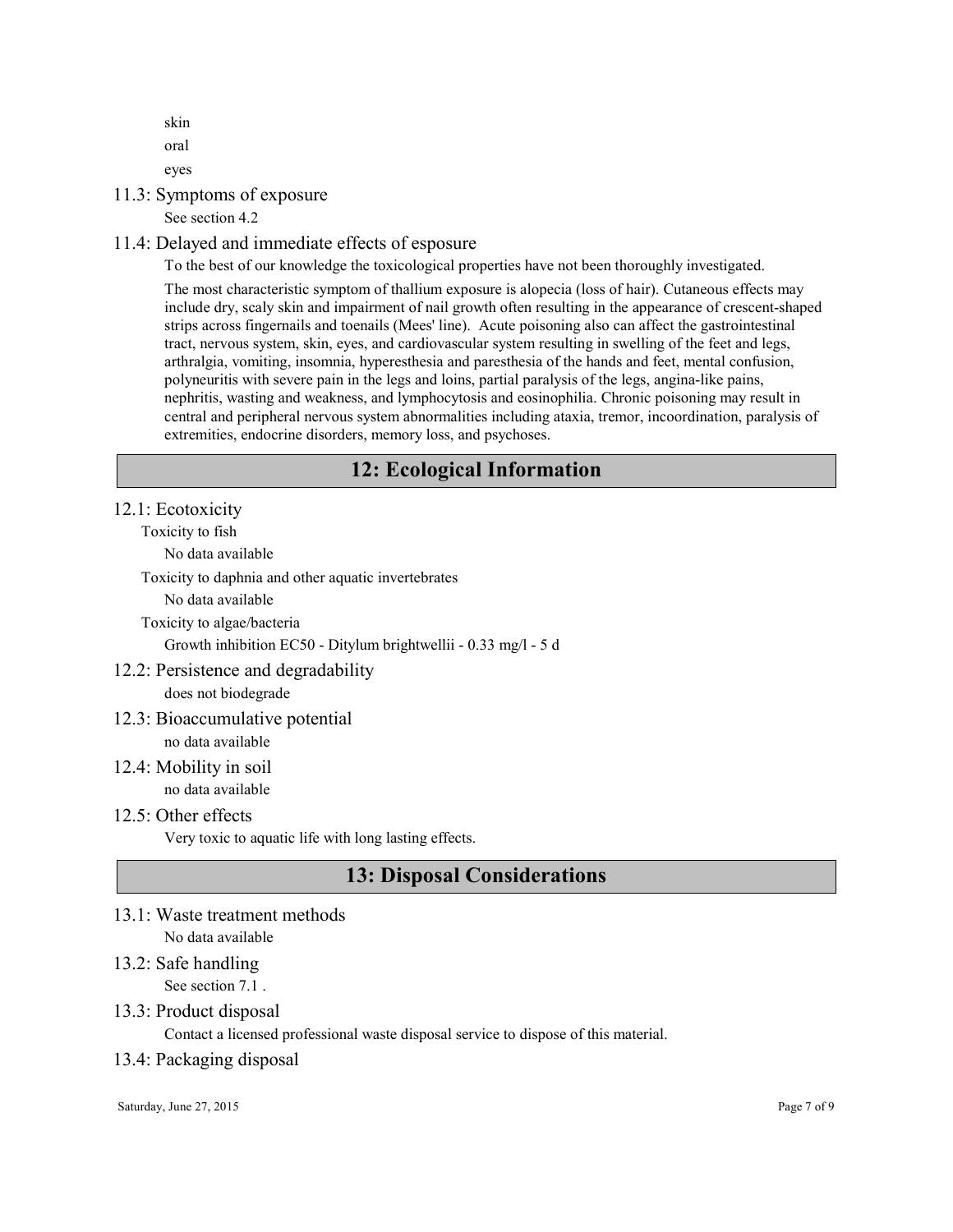Dispose of as unused product.

# 14: Transport Information

#### 14.1: DOT(US)

UN Number: 1707 Proper Shipping Name: Thallium compounds, n.o.s. (Thallium (I) chloride) Packing Group: II Shipping Class(es): 6.1 Marine Pollutant: Yes

## 14.2: IMDG

UN Number: 1707 Proper Shipping Name: Thallium compounds, n.o.s. (Thallium (I) chloride) Packing Group: II Shipping Class(es): 6.1 Marine Pollutant: Yes

#### 14.3: IATA

UN Number: 1707 Proper Shipping Name: Thallium compounds, n.o.s. (Thallium (I) chloride) Packing Group: II Shipping Class(es): 6.1

# 14.4: Special Shipping Precautions

None

# 15: Regulatory Information

#### 15.1: TSCA inventory

This material is listed on the TSCA inventory.

#### 15.2: SARA 302 components

This material is subject to the reporting requirements of SARA Title III, Section 302.

#### 15.3: SARA 313 components

This material is subject to the reporting requirements of SARA Title III, Section 313.

## 15.4: SARA 313/312 hazards

Chronic health hazard.

Acute health hazard.

#### 15.5: Other information

California Prop. 65 Components - This product does not contain any chemicals known to State of California to cause cancer, birth defects, or any other reproductive harm.

Massachusetts Right To Know Components - This product does not contain materials listed on the Massachusetts Right to Know list

Pennsylvania Right To Know Components -This product contains materials listed on the Pennsylvania Right to Know list

New Jersey Right To Know Components -This product contains materials listed on the New Jersey Right to Know list